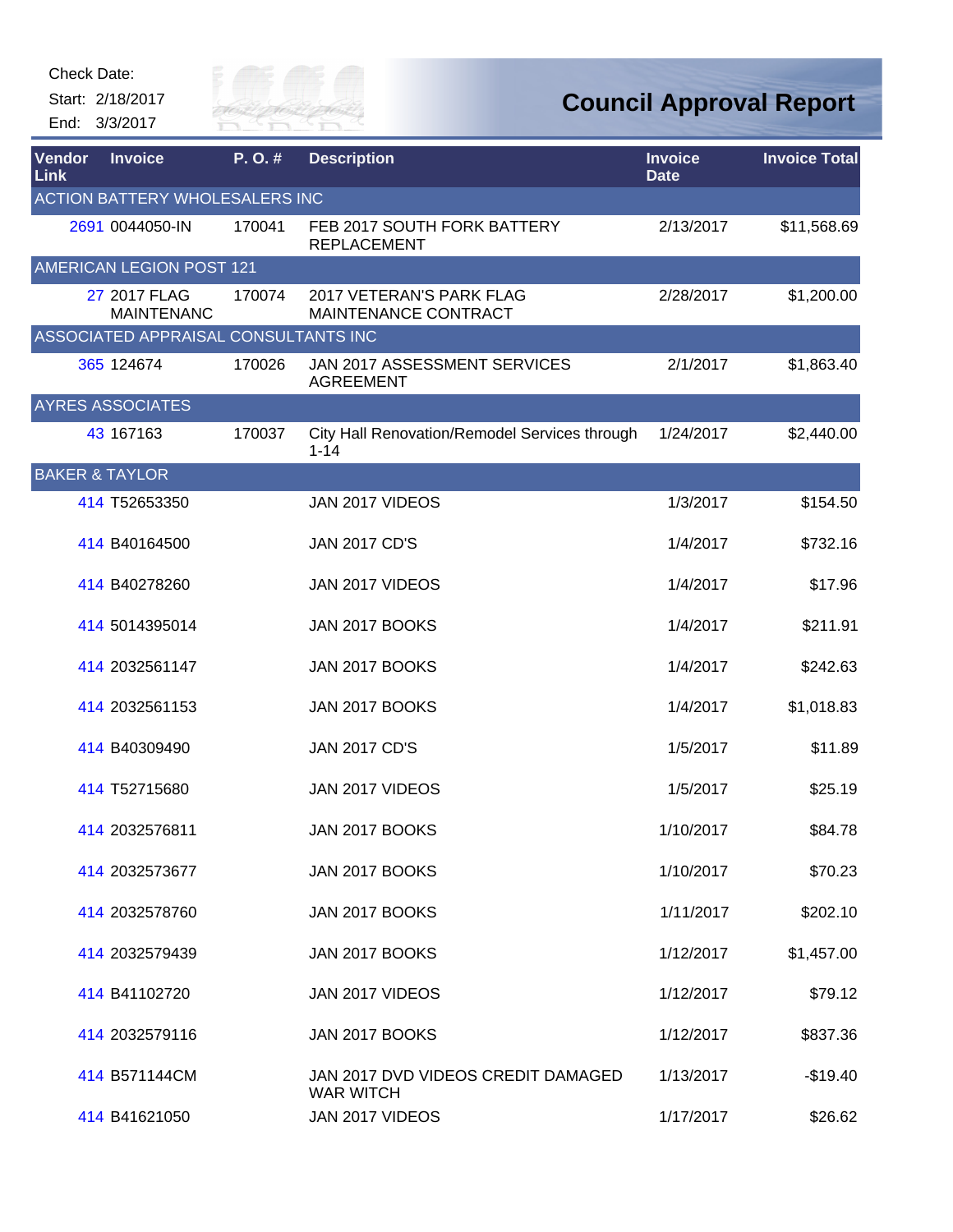Start: 2/18/2017

End: 3/3/2017



| Vendor<br>Link     | <b>Invoice</b>                       | P. O. # | <b>Description</b>                                    | <b>Invoice</b><br><b>Date</b> | <b>Invoice Total</b> |
|--------------------|--------------------------------------|---------|-------------------------------------------------------|-------------------------------|----------------------|
|                    | 414 B41736600                        |         | JAN 2017 VIDEOS                                       | 1/18/2017                     | \$14.36              |
|                    | 414 2032602748                       |         | <b>JAN 2017 BOOKS</b>                                 | 1/23/2017                     | \$74.28              |
|                    | 414 2032602654                       |         | JAN 2017 BOOKS                                        | 1/23/2017                     | \$322.92             |
|                    | 414 2032606807                       |         | JAN 2017 BOOKS                                        | 1/24/2017                     | \$498.19             |
|                    | 414 B42235450                        |         | JAN 2017 VIDEOS                                       | 1/24/2017                     | \$21.56              |
|                    | 414 B42235440                        |         | JAN 2017 VIDEOS                                       | 1/24/2017                     | \$21.56              |
|                    | 414 B42234970                        |         | JAN 2017 VIDEOS                                       | 1/24/2017                     | \$21.56              |
|                    | 414 B42235420                        |         | JAN 2017 VIDEOS                                       | 1/24/2017                     | \$21.56              |
|                    | 414 2032618711                       |         | JAN 2017 BOOKS                                        | 1/30/2017                     | \$110.91             |
|                    |                                      |         |                                                       | Total:                        | \$6,259.78           |
|                    | <b>BEAR GRAPHICS INC</b>             |         |                                                       |                               |                      |
|                    | 1326 0762751                         |         | ABSENTEE AFFIDAVIT/ENVLP/VOTER #<br>PADS/TALLY SLIPS  | 1/18/2017                     | \$115.34             |
|                    | BERNADETTE MELISSA JOHNSON-CLARK     |         |                                                       |                               |                      |
| 2642 001           |                                      |         | JAN 2017 BREAKING THE CYCLE / ROUND<br><b>TABLE</b>   | 1/26/2017                     | \$100.00             |
|                    | BEST ALTERNATIVE TRAINERS            |         |                                                       |                               |                      |
|                    | 508 1-21-17 CEVO<br>$\mathbf{III}$   |         | <b>JAN 2017 5 DRIVER</b><br>CLASS/TRAINING/MATERIALS  | 1/21/2017                     | \$300.00             |
|                    | BETTENDORF TRANSFER & EXCAVATING INC |         |                                                       |                               |                      |
|                    | 51 7327                              | 170042  | 1-3-17 WATER MAIN REPAIR 1119 STATE ST                | 1/16/2017                     | \$1,722.50           |
|                    | <b>BLACK HAWK GARAGE DOOR LLC</b>    |         |                                                       |                               |                      |
|                    | 436 8957                             | 170051  | JAN 2017 OVERHEAD DOOR REPAIRS AT<br><b>PW GARAGE</b> | 1/20/2017                     | \$1,583.00           |
|                    | 436 8958                             | 170051  | JAN 2017 OVERHEAD DOOR REPAIRS AT<br><b>FIRE HALL</b> | 1/20/2017                     | \$1,204.81           |
|                    |                                      |         |                                                       | Total:                        | \$2,787.81           |
|                    | BORDER STATES INDUSTRIES, INC.       |         |                                                       |                               |                      |
|                    | 57 912617723                         | 170065  | FEB 2017 ELECTRIC STREETLIGHT WIRE                    | 2/20/2017                     | \$619.30             |
| <b>BRANDY HOWE</b> |                                      |         |                                                       |                               |                      |
|                    | 2699 PER DIEM 2-24-<br>17            |         | ADVANCED ARCGIS 10.4 UW MADISON 2<br>DAY COURSE       | 2/15/2017                     | \$147.50             |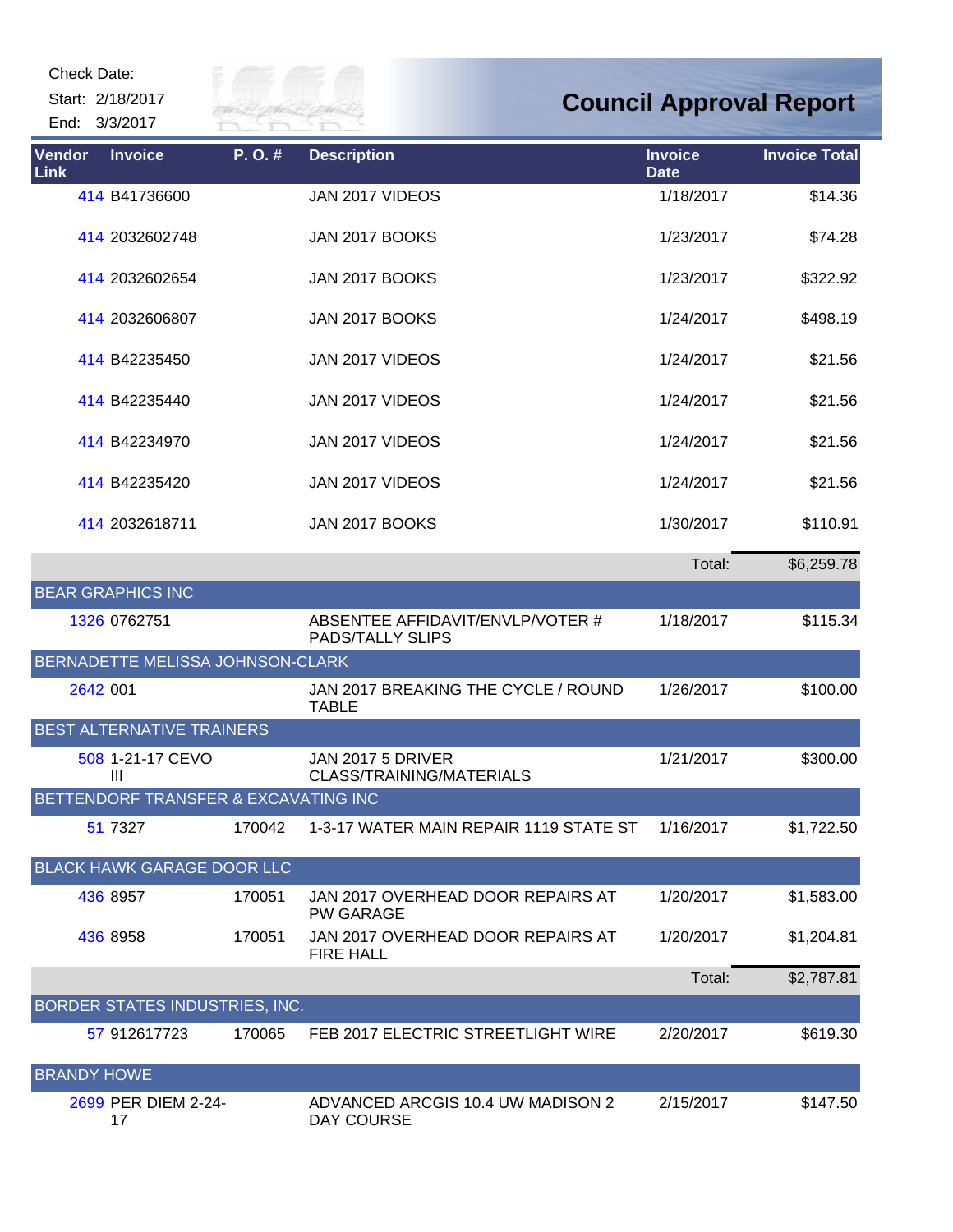Start: 2/18/2017 End: 3/3/2017



| Vendor<br>Link     | <b>Invoice</b>                            | P.O.#  | <b>Description</b>                                       | <b>Invoice</b><br><b>Date</b> | <b>Invoice Total</b> |
|--------------------|-------------------------------------------|--------|----------------------------------------------------------|-------------------------------|----------------------|
|                    | <b>CAVENDISH SQUARE PUBLISHING</b>        |        |                                                          |                               |                      |
|                    | 411 3028355                               |        | JAN 2017 BOOKS                                           | 1/20/2017                     | \$193.91             |
|                    | <b>CENGAGE LEARNING</b>                   |        |                                                          |                               |                      |
|                    | 123 59607579                              |        | JAN 2017 BOOKS                                           | 1/5/2017                      | \$61.58              |
|                    | <b>CENTER POINT INC</b>                   |        |                                                          |                               |                      |
|                    | 412 1438770                               |        | JAN 2017 BOOKS                                           | 1/1/2017                      | \$88.68              |
| <b>CENTURYLINK</b> |                                           |        |                                                          |                               |                      |
|                    | 1796 1400318256                           |        | JAN 2017 CITY LONG DISTANCE PHONE<br><b>BILL</b>         | 1/31/2017                     | \$171.58             |
|                    | <b>CIGNA CORPORTATION</b>                 |        |                                                          |                               |                      |
|                    | 1901 FEB 2017 SGM<br>606717               |        | FEB 2017 LIFE AD&D/LTD                                   | 2/21/2017                     | \$4,546.12           |
|                    | <b>COLIBRI SYSTEMS NORTH AMERICA INC</b>  |        |                                                          |                               |                      |
|                    | 1186 11923                                |        | <b>COLIBRI BOOK COVERING MACHINE</b>                     | 1/11/2017                     | \$915.00             |
|                    | <b>COMPUTER INTEGRATION TECHNOLOGY</b>    |        |                                                          |                               |                      |
|                    | 379 105803                                | 170081 | 2017 1 YEAR PHONE SYSTEM<br><b>MAINTENANCE RENEWAL</b>   | 2/22/2017                     | \$7,550.00           |
|                    | DEARREADER.COM                            |        |                                                          |                               |                      |
|                    | 656 40412                                 |        | 2017 BOOKNEWS SERVICE                                    | 12/15/2016                    | \$550.00             |
|                    | DELTA DENTAL OF WISCONISN INC             |        |                                                          |                               |                      |
|                    | 2572 1007195                              |        | <b>MARCH VISION INSURANCE</b>                            | 2/1/2017                      | \$690.14             |
| <b>DEMCO INC</b>   |                                           |        |                                                          |                               |                      |
|                    | 577 6048430                               |        | JAN 2017 SUPPLIES                                        | 1/23/2017                     | \$217.79             |
|                    | 577 6049987                               |        | JAN 2017 SUPPLIES                                        | 1/24/2017                     | \$253.64             |
|                    |                                           |        |                                                          | Total:                        | \$471.43             |
|                    | <b>DIGGERS HOTLINE INC</b>                |        |                                                          |                               |                      |
|                    | 93 JAN 2017<br>170127701                  |        | JAN 2017 RFMU TICKETS                                    | 1/31/2017                     | \$108.80             |
|                    | <b>ENERGIS HIGH VOLTAGE RESOURCES INC</b> |        |                                                          |                               |                      |
|                    | 101 26687                                 | 160300 | SOUTHFORK SUBSTATION RELAY/BATTERY<br><b>REPLACEMENT</b> | 2/8/2017                      | \$59,452.00          |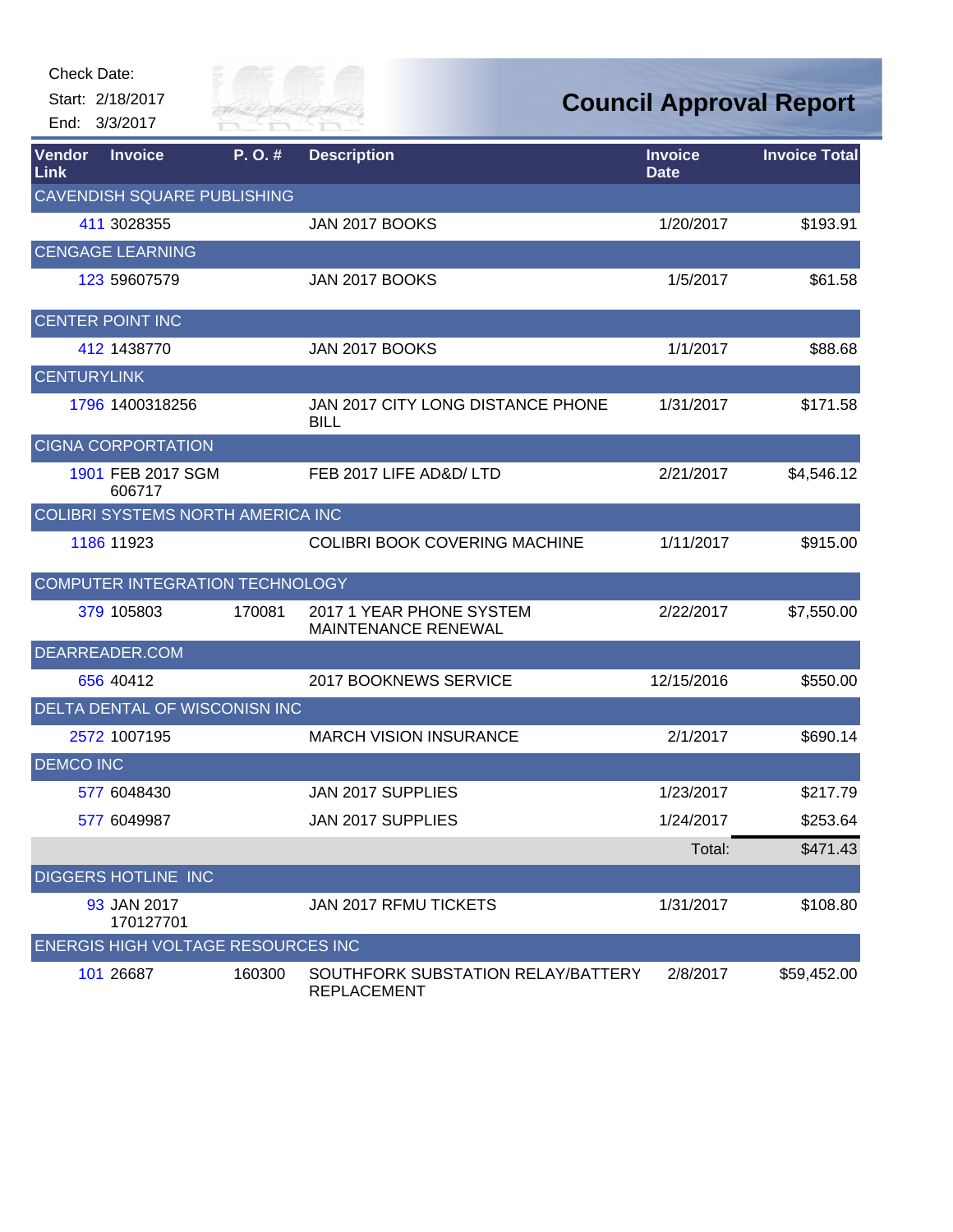

| Vendor<br>Link  | <b>Invoice</b>                    | P.O.#  | <b>Description</b>                                      | <b>Invoice</b><br><b>Date</b> | <b>Invoice Total</b> |
|-----------------|-----------------------------------|--------|---------------------------------------------------------|-------------------------------|----------------------|
|                 | EO JOHNSON CO INC                 |        |                                                         |                               |                      |
|                 | 98 19922061                       |        | JAN 2017 STANDARD PAYMENT DUE                           | 12/26/2016                    | \$125.74             |
|                 | 98 INV52843                       |        | SAMSUNG LIBRARYOVERAGE PERIOD<br><b>THROUGH 1-14-17</b> | 1/16/2017                     | \$95.06              |
|                 | 98 20083749                       |        | LIBRARY RICOH COPIER FEB 2017<br><b>PAYMENT</b>         | 1/27/2017                     | \$125.74             |
|                 |                                   |        |                                                         | Total:                        | \$346.54             |
| <b>EXPERIAN</b> |                                   |        |                                                         |                               |                      |
|                 | 2562 CD1710003077                 |        | JAN 2017 CREDIT CHECK ACCOUNTING<br><b>MANAGER</b>      | 1/27/2017                     | \$25.24              |
|                 | <b>EXPRESS PERSONNEL SERVICES</b> |        |                                                         |                               |                      |
|                 | 109 18368074-3                    |        | JAN 2017 SEASONAL LABOR                                 | 1/10/2017                     | \$465.74             |
|                 | 109 18511096-2                    | 170085 | FEB 2017 SEASONAL WINTER LABOR 7.5hrs                   | 2/14/2017                     | \$142.35             |
|                 |                                   |        |                                                         | Total:                        | \$608.09             |
|                 | <b>GHD SERVICES INC</b>           |        |                                                         |                               |                      |
|                 | 489 832515-DEC<br>2016 EXPE       | 160287 | DEC 2016 ANNUAL GRNDWTR MONITORING<br><b>CNTY RD FF</b> | 2/15/2017                     | \$82.50              |
|                 | <b>HEALTH PARTNERS</b>            |        |                                                         |                               |                      |
|                 | 356 MARCH 2017                    |        | MARCH 2017 HEALTH/DENTAL                                | 2/15/2017                     | \$172,305.44         |
|                 | HUEBSCH LAUNDRY COMPANY           |        |                                                         |                               |                      |
|                 | 146 3822490                       |        | 2-15-17 PW BLDG BRUSHMATS / LINENS                      | 2/15/2017                     | \$53.06              |
|                 | 146 3822497                       |        | 2-15-17 CITY HALL BRUSHMATS                             | 2/15/2017                     | \$30.46              |
|                 | 146 3821814                       | 170031 | 2-15-17 HUEBSCH ELECTRIC UNIFORMS                       | 2/15/2017                     | \$189.94             |
|                 | 146 3821816                       | 170033 | 2-15-17 HUEBSCH PW UNIFORMS                             | 2/15/2017                     | \$132.31             |
|                 | 146 3822475                       |        | FEB 2017 PD BRUSH MATS / LINENS                         | 2/15/2017                     | \$40.77              |
|                 |                                   |        |                                                         | Total:                        | \$446.54             |
|                 | <b>IMAGE TREND INC</b>            |        |                                                         |                               |                      |
|                 | 457 104916                        |        | 2017 ANNUAL FEE FOR FIELD BRIDGE<br><b>SUPPORT</b>      | 1/13/2017                     | \$400.00             |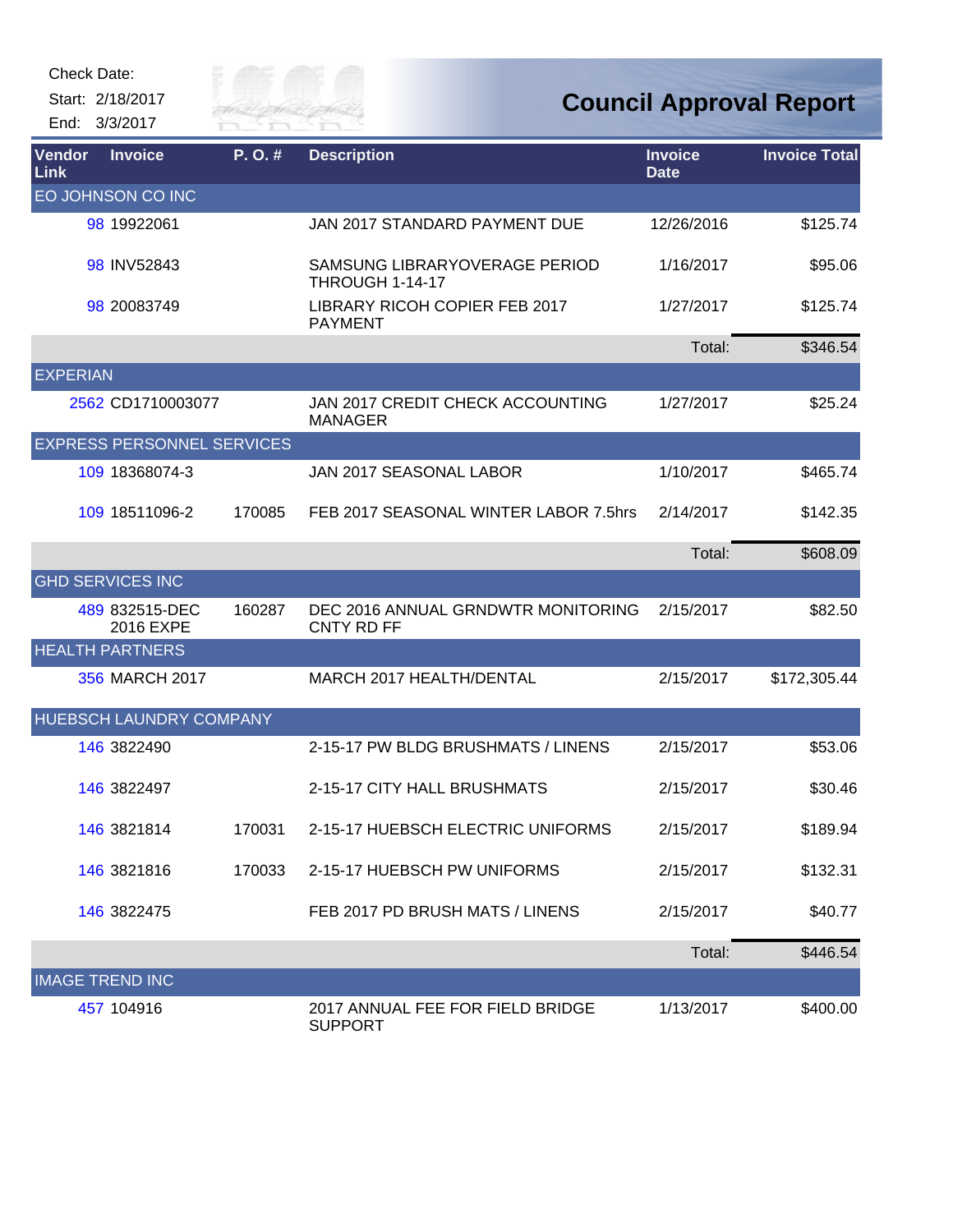

| Vendor<br>Link        | <b>Invoice</b>                      | P.O.#  | <b>Description</b>                                           | <b>Invoice</b><br><b>Date</b> | <b>Invoice Total</b> |
|-----------------------|-------------------------------------|--------|--------------------------------------------------------------|-------------------------------|----------------------|
|                       | INDIANHEAD FEDERATED LIBRARY SYSTEM |        |                                                              |                               |                      |
|                       | 655 217016                          |        | 2017 MORE LIBRARIES ANNUAL<br><b>FEES/MAINTENANCE</b>        | 1/5/2017                      | \$47,282.91          |
|                       | 655 217068                          |        | 2017 ANNUAL CHARGE FOR 3 ADDITIONAL<br><b>DELIVERY DAYS</b>  | 1/5/2017                      | \$1,950.00           |
|                       | 655 217101                          |        | 2017 LICENSING / CUSTOMER# ACCESS<br>POSTER/INV/ETC          | 1/26/2017                     | \$340.00             |
|                       |                                     |        |                                                              | Total:                        | \$49,572.91          |
| <b>INGLI AUTO INC</b> |                                     |        |                                                              |                               |                      |
|                       | 354 51388                           | 170058 | JAN 2017 STEALTH ENCLOSED SEWER<br><b>TELEVISING TRAILER</b> | 2/13/2017                     | \$3,400.00           |
|                       | <b>IVERSON LASER ENGRAVING INC</b>  |        |                                                              |                               |                      |
|                       | 177 0035128                         |        | JAN NAME/TITLE PLATES FOR SCOTT<br>N/JULIE B/BRANDT J        | 1/23/2017                     | \$29.75              |
| <b>JAMES J LEMERE</b> |                                     |        |                                                              |                               |                      |
|                       | 2702 572362                         |        | FEB 2017 REPAIR CAT WHEEL LOADER<br>#ST5207                  | 2/9/2017                      | \$130.00             |
|                       | JH LARSON ELECTRICAL COMPANY        |        |                                                              |                               |                      |
|                       | 159 S101420082.00<br>1              |        | FEB 2017 LIGHTING MAINTENANCE                                | 2/20/2017                     | \$145.00             |
|                       | <b>JUNIOR LIBRARY GUILD</b>         |        |                                                              |                               |                      |
|                       | 408 344887                          |        | JAN 2017 LIBRARY MATERIAL ORDER                              | 1/3/2017                      | \$3,405.20           |
|                       | <b>KNUTSON, JENNIFER</b>            |        |                                                              |                               |                      |
|                       | 1211 PER DIEM 3-3-<br>17            |        | WI DELLS WAI CONFERENCE 3-7-3-10-17                          | 2/8/2017                      | \$235.50             |
|                       | <b>LEAGUE OF MINNESOTA CITIES</b>   |        |                                                              |                               |                      |
|                       | 660 249246                          |        | JAN 2017 2 WEEKS WEB ADVERTISING<br><b>ACTNG MANAGER</b>     | 1/17/2017                     | \$150.00             |
|                       | <b>LIBRARY REFUNDS</b>              |        |                                                              |                               |                      |
|                       | 995500 BC30483000355<br>653         |        | FEB 2017 REFUND LOST LIBRARY<br><b>MATERIALS</b>             | 2/1/2017                      | \$22.00              |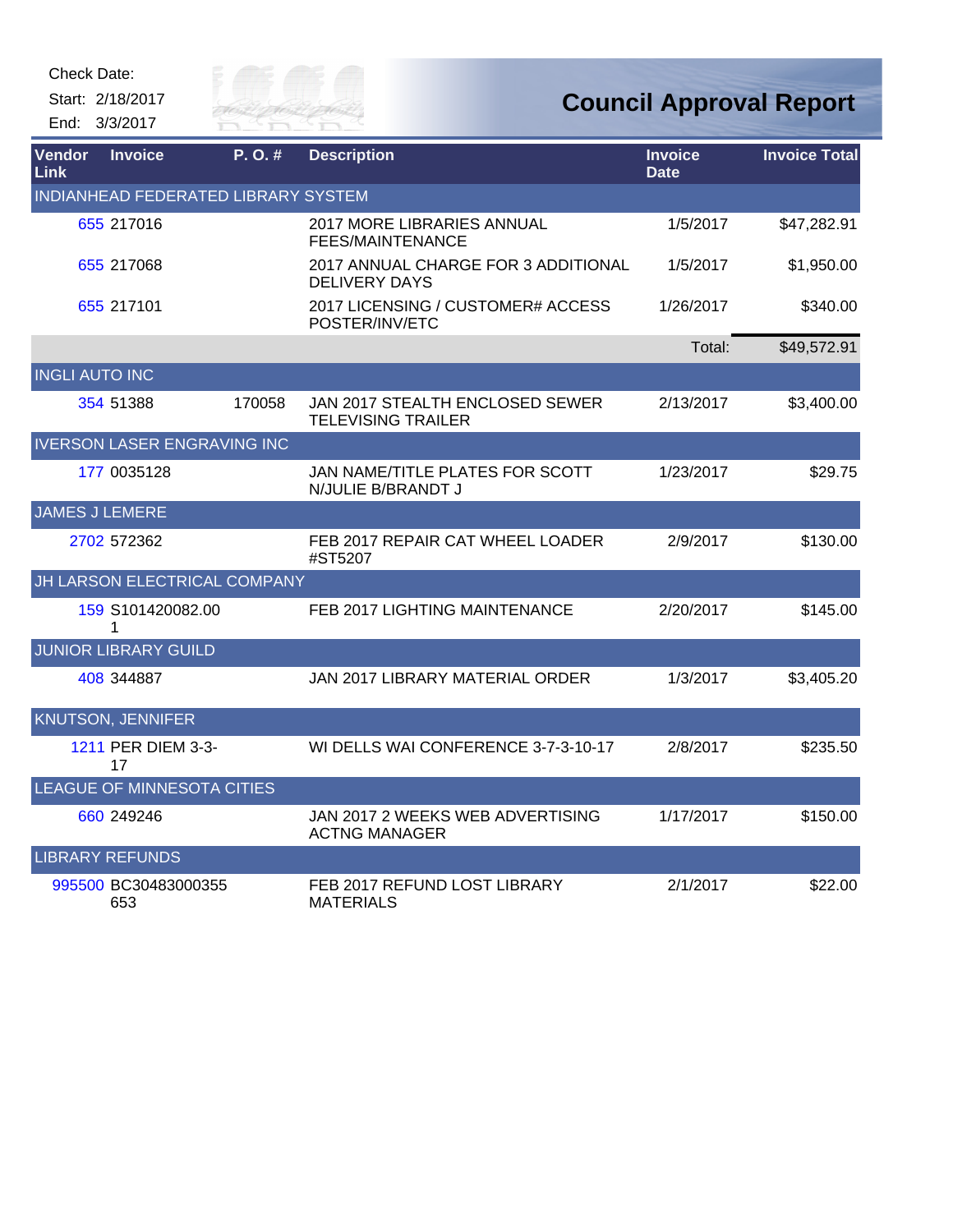Start: 2/18/2017 End: 3/3/2017



| Vendor<br>Link      | <b>Invoice</b>                    | P.O.#  | <b>Description</b>                                           | <b>Invoice</b><br><b>Date</b> | <b>Invoice Total</b> |
|---------------------|-----------------------------------|--------|--------------------------------------------------------------|-------------------------------|----------------------|
|                     | <b>LOFFLER COMPANIES INC</b>      |        |                                                              |                               |                      |
|                     | 182 2418721                       |        | 1-15 TO 2-14-17 BASE CHARGE / NO<br><b>OVERAGE 12-15-16</b>  | 1/9/2017                      | \$164.64             |
|                     | 182 2418720                       |        | 1-15 TO 2-14-17 BASE CHARGE / NO<br><b>OVERAGE 12-15-16</b>  | 1/9/2017                      | \$94.18              |
|                     | 182 321844391                     |        | 2017 AMB DEC-JAN OVERAGE / JAN-FEB<br><b>BASE PAYMENT</b>    | 1/11/2017                     | \$174.04             |
|                     | 182 323130914                     |        | 2017 PW JAN-FEB BASE PAYMENT / DEC-<br><b>JAN OVERAGE</b>    | 1/27/2017                     | \$244.14             |
|                     | 182 20082652                      |        | FEB 2017 FD STANDARD PAYMENT                                 | 1/27/2017                     | \$216.00             |
|                     | 182 324008713                     |        | Jan 2017 overage / Feb 2017 Base Payment                     | 2/8/2017                      | \$316.76             |
|                     |                                   |        |                                                              | Total:                        | \$1,209.76           |
| <b>MIDWEST TAPE</b> |                                   |        |                                                              |                               |                      |
|                     | 409 94667849                      |        | JAN 2017 AUDIO TAPES                                         | 1/6/2017                      | \$44.99              |
|                     | 409 94710480                      |        | JAN 2017 AUDIO TAPES                                         | 1/23/2017                     | \$69.98              |
|                     | 409 94705849                      |        | JAN 2017 AUDIO TAPES                                         | 1/23/2017                     | \$17.99              |
|                     |                                   |        |                                                              | Total:                        | \$132.96             |
|                     | MIRON CONSTRUCTION CO INC         |        |                                                              |                               |                      |
|                     | 2211 162020 PAY<br>APP#10         | 160143 | <b>WWTP CONSTRUCTION SERVICES</b><br><b>THROUGH 12-31-16</b> | 1/4/2017                      | \$208,680.13         |
| MOODY'S, INC        |                                   |        |                                                              |                               |                      |
|                     | 2700 SHR SAV LN<br><b>PYMNT</b>   | 170079 | 2017 LED LIGHTING PROJECT SHARED<br>SAVINGS LOAN PYMT        | 2/16/2017                     | \$12,268.00          |
|                     | MSA PROFESSIONAL SERVICES, INC.   |        |                                                              |                               |                      |
|                     | 1284 R07949009.0#1 160142<br>1    |        | BIOSOLIDS ENGINEER/CONSTRUCTION to 2<br>$-11-17$             | 2/17/2017                     | \$26,853.96          |
|                     | <b>MUNICIPAL CODE CORPORATION</b> |        |                                                              |                               |                      |
|                     | 773 00281486                      | 170077 | 2017 SUPPLEMENT PAGES/IMAGES                                 | 1/26/2017                     | \$3,549.88           |
|                     |                                   |        | MUNICIPAL ELECTRIC UTILITIES OF WISCONSIN INC                |                               |                      |
|                     | 188 15634                         | 170063 | 2017 MEUW MEMBER DUES                                        | 1/30/2017                     | \$9,941.00           |
|                     | <b>PARK N REC REFUNDS</b>         |        |                                                              |                               |                      |
|                     | 995400 KISLING LORI 2<br>$-13-17$ |        | REFUND DUE TO 7-8-17 CANCELED<br>SHELTER RENTAL              | 2/13/2017                     | \$55.00              |
|                     | PHYSIO-CONTROL INC                |        |                                                              |                               |                      |
|                     | 209 117007176                     | 170028 | LIFEPAK 15 MONITOR/DEFIB & EQUIPMENT                         | 1/26/2017                     | \$104,800.02         |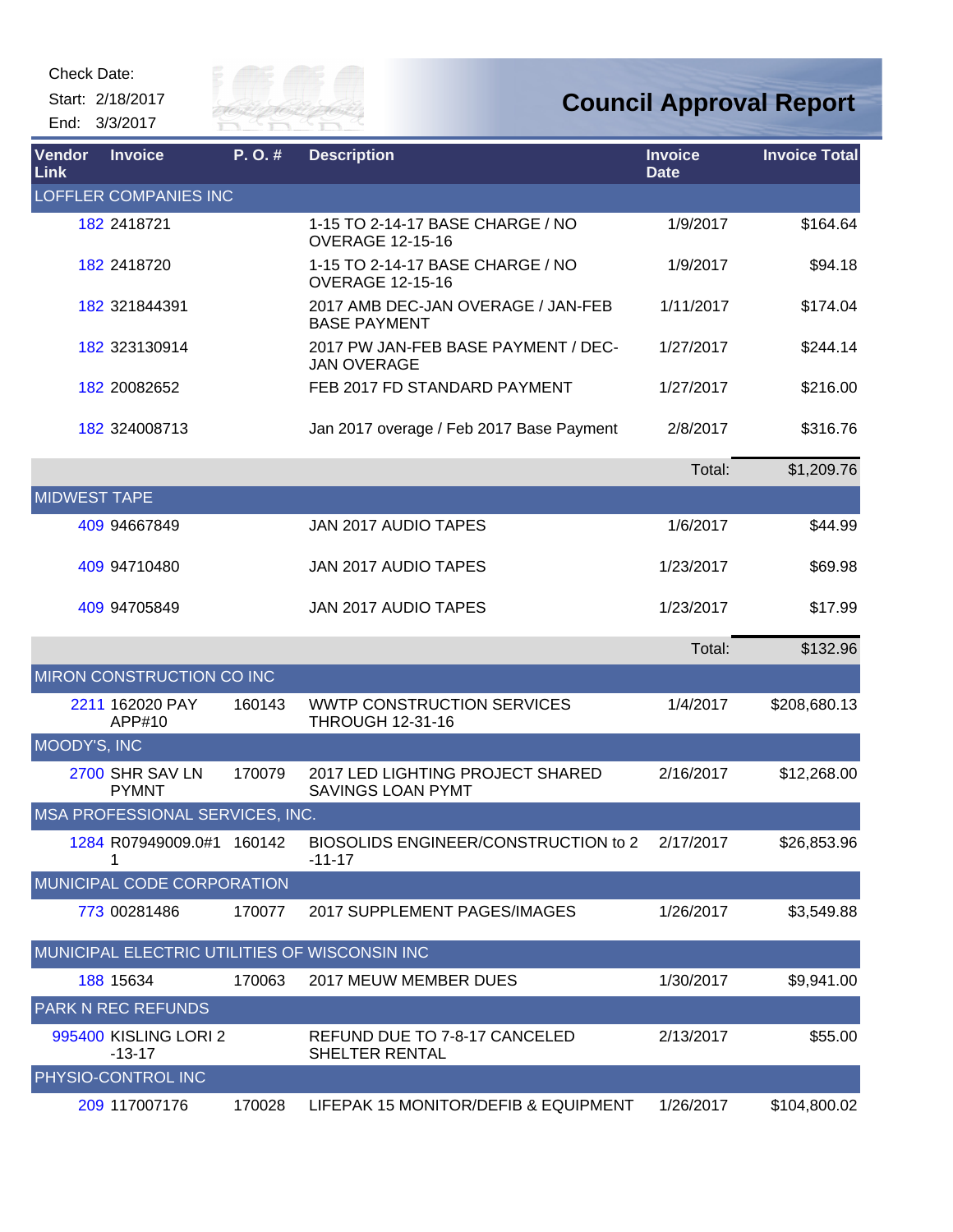Start: 2/18/2017 End: 3/3/2017



| Vendor<br>Link       | <b>Invoice</b>                               | P.O.#  | <b>Description</b>                                           | <b>Invoice</b><br><b>Date</b> | <b>Invoice Total</b> |
|----------------------|----------------------------------------------|--------|--------------------------------------------------------------|-------------------------------|----------------------|
|                      | PIERCE COUNTY FIRE OFFICERS ASSOCIATION      |        |                                                              |                               |                      |
|                      | 846 2017 MEMBER<br><b>DUES</b>               |        | 2017 MEMBERSHIP DUES                                         | 1/1/2017                      | \$25.00              |
|                      | PIERCE COUNTY SOLID WASTE DEPARTMENT         |        |                                                              |                               |                      |
|                      | 2048 29727-2-16-<br>2017                     |        | FEB-17 1 FRIDGE / 1 POP MACHINE / 1<br><b>MICROWAVE</b>      | 2/16/2017                     | \$45.00              |
|                      | PIERCE COUNTY TREASURER                      |        |                                                              |                               |                      |
|                      | 210 2017 1ST INSTL<br><b>CLCTN</b>           |        | 2017 1ST INSTALLMENT TAX COLLECTION<br><b>CONTRACT</b>       | 2/14/2017                     | \$4,251.60           |
|                      | POWER SYSTEM ENGINEERING, INC                |        |                                                              |                               |                      |
|                      | 2437 9022036                                 | 160277 | DEC 2016 SCADA System Replacement<br><b>Services</b>         | 1/19/2017                     | \$1,815.00           |
|                      | 2437 9022280                                 | 160277 | JAN 2017 SCADA System Replacement<br>Services 15.5hrs        | 2/10/2017                     | \$2,712.50           |
|                      |                                              |        |                                                              | Total:                        | \$4,527.50           |
|                      | <b>PROGRESSIVE BUSIN</b>                     |        |                                                              |                               |                      |
|                      | 1588 2017 PAYROLL<br><b>UPDATES</b>          |        | 2017 PAYROLL UPDATES NEWSLETTER                              | 1/12/2017                     | \$299.00             |
|                      | <b>RFMU PAYMENTS OR REFUNDS</b>              |        |                                                              |                               |                      |
|                      | 990610 MULHERN 2-7-<br>17 INCEN              |        | JAN 2017 HOME ENERGY IMPROVEMENTS<br><b>INCENTIVE</b>        | 2/7/2017                      | \$900.00             |
|                      | RIVER FALLS CHAMBER OF COMMERCE INC          |        |                                                              |                               |                      |
|                      | 225 13892                                    | 170075 | 2017 LEADER MEMBERSHIP TIER                                  | 1/30/2017                     | \$2,700.00           |
|                      | <b>RIVER FALLS SENIOR CITIZENS</b>           |        |                                                              |                               |                      |
|                      | 438 FEB 2017<br><b>DONATION</b>              |        | FEB 2017 SENIOR CITIZEN MONTHLY<br><b>DONATION</b>           | 2/1/2017                      | \$500.00             |
|                      | <b>RIVER FALLS SPORTSMAN'S CLUB</b>          |        |                                                              |                               |                      |
|                      | 472 2017<br><b>MEMBERSHIP</b><br><b>FEES</b> | 170093 | 2017 SPORTMAN'S CLUB MEMBERSHIP<br><b>FEES</b>               | 2/27/2017                     | \$1,100.00           |
| <b>ROGER HAND</b>    |                                              |        |                                                              |                               |                      |
|                      | 2698 01-26-2017                              |        | JAN 2017 RETIREMENT CASE UPDATE<br><b>FRANK HOCTER 43 YR</b> | 1/26/2017                     | \$337.35             |
| <b>ROOF TECH INC</b> |                                              |        |                                                              |                               |                      |
|                      | 785 15809                                    |        | RFMU HYDRO POWER PLANT LEAK ABOVE<br><b>SWITCH GEAR</b>      | 1/25/2017                     | \$517.65             |
|                      | RURAL ELECTRIC SUPPLY COOPERATIVE            |        |                                                              |                               |                      |
|                      | 221 66760-00                                 | 170023 | JAN 2017 INVENTORY & NON INVENTORY<br><b>MATERIALS</b>       | 1/31/2017                     | \$1,096.30           |
|                      | <b>SCC FIRE OFFICERS ASSN INC</b>            |        |                                                              |                               |                      |
|                      | 238 2017 DUES                                |        | 2017 ST CROIX COUNTY FIREOFFICERS<br><b>ASSOCIATION</b>      | 1/26/2017                     | \$25.00              |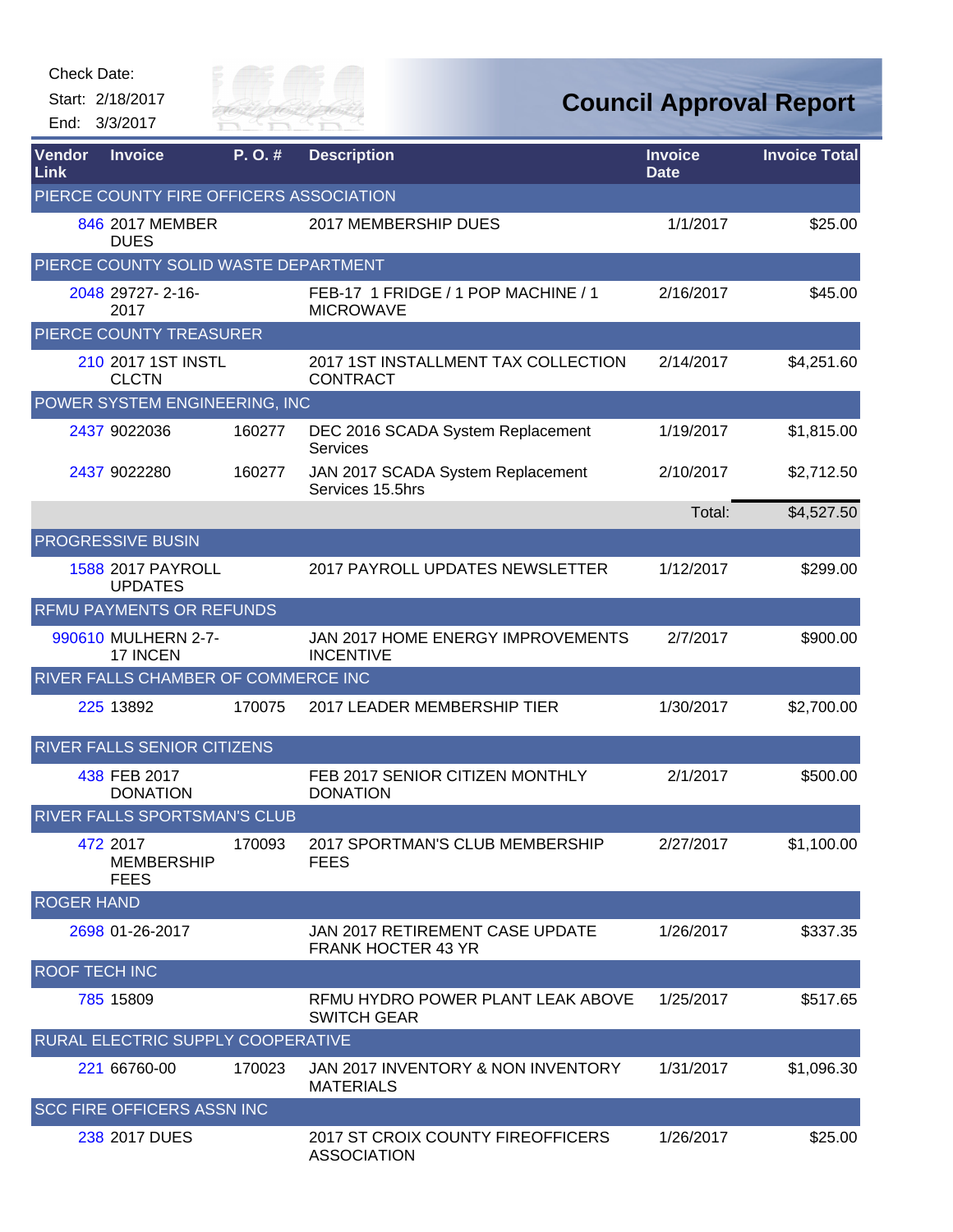

**Council Approval Report**

| Vendor<br>Link          | <b>Invoice</b>                             | P.O.#  | <b>Description</b>                                       | <b>Invoice</b><br><b>Date</b> | <b>Invoice Total</b> |  |  |  |  |
|-------------------------|--------------------------------------------|--------|----------------------------------------------------------|-------------------------------|----------------------|--|--|--|--|
|                         | SHORT ELLIOTT HENDRICKSON INC              |        |                                                          |                               |                      |  |  |  |  |
|                         | 244 328036                                 |        | WATER MODELING AND MEMO FOR NORTH<br>END TO 1-28-17      | 2/7/2017                      | \$700.88             |  |  |  |  |
|                         | 244 328476                                 | 160205 | LK GEORGE HERITAGE PRK TO DIV ST<br>THROUGH 1-28-17      | 2/8/2017                      | \$2,436.34           |  |  |  |  |
|                         | 244 328736                                 | 160271 | KINNI CORRIDOR & HYDRO ELECTRIC<br>PROJECT PLANNING      | 2/13/2017                     | \$34,271.59          |  |  |  |  |
|                         |                                            |        |                                                          | Total:                        | \$37,408.81          |  |  |  |  |
|                         | SIVERLING, WAYNE                           |        |                                                          |                               |                      |  |  |  |  |
|                         | 1074 2017 SFTY<br><b>FTWR RMBRS</b>        |        | 2017 SAFETY FOOTWEAR<br><b>REIMBURSEMENT</b>             | 2/17/2017                     | \$98.86              |  |  |  |  |
|                         | ST CROIX ECONOMIC DEVELOPMENT CORP         |        |                                                          |                               |                      |  |  |  |  |
|                         | 378 17-012                                 | 170072 | 2017 ANNUAL MEMBERSHIP DUES                              | 1/12/2017                     | \$2,500.00           |  |  |  |  |
|                         | ST CROIX VALLEY NATURAL GAS CO             |        |                                                          |                               |                      |  |  |  |  |
|                         | 255 31057 2-17-<br><b>2017 BILL</b>        |        | 1-31-17 TO 2-16-17 FINAL BILL 220 UNION ST               | 2/17/2017                     | \$35.98              |  |  |  |  |
|                         |                                            |        | STATEWIDE ENERGY EFFICIENCY & RENEWABLES ADMIN INC       |                               |                      |  |  |  |  |
|                         | 243 JAN 2017                               |        | JAN 2017 CTC ENERGY EFFICIENCY FUNDS<br>TO FOCUS ON E    | 2/22/2017                     | \$4,609.71           |  |  |  |  |
|                         | <b>STEVENS ENGINEERS</b>                   |        |                                                          |                               |                      |  |  |  |  |
|                         | 791 10855                                  | 160149 | LK GEORGE TRL-FMLY FRSH TO WLNT ST<br>to 1-21-17         | 1/30/2017                     | \$4,616.50           |  |  |  |  |
|                         | 791 10854                                  | 160141 | UNIV FALLS TO FMLY FRSH TRL to 1-21-17                   | 1/30/2017                     | \$563.00             |  |  |  |  |
|                         |                                            |        |                                                          | Total:                        | \$5,179.50           |  |  |  |  |
| THOMAS, STEVE           |                                            |        |                                                          |                               |                      |  |  |  |  |
|                         | 940 PER DIEM 3-3-<br>17                    |        | WI DELLS WAI CONFERENCE 3-7-3-10-17                      | 2/8/2017                      | \$235.50             |  |  |  |  |
| <b>T-MOBILE USA INC</b> |                                            |        |                                                          |                               |                      |  |  |  |  |
|                         | 269 12-11-16-1-10-<br>17                   |        | DEC-JAN & JAN-FEB 2017 WIFI HOTSPOT<br><b>CHARGES</b>    | 1/11/2017                     | \$286.55             |  |  |  |  |
|                         | TOLTZ, KING, DUVALL, ANDERSON & ASSOCIATES |        |                                                          |                               |                      |  |  |  |  |
|                         | 2172 2017000215                            | 160136 | THROUGH 1-28-17 NORTH SANITARY<br><b>SEWER INTERCEPT</b> | 2/8/2017                      | \$1,218.33           |  |  |  |  |
|                         | <b>TRANS ALARM INC</b>                     |        |                                                          |                               |                      |  |  |  |  |
|                         | 557 300313908                              |        | FEB 2017 REKEY 2 REMOVABLE CORES                         | 2/15/2017                     | \$60.89              |  |  |  |  |